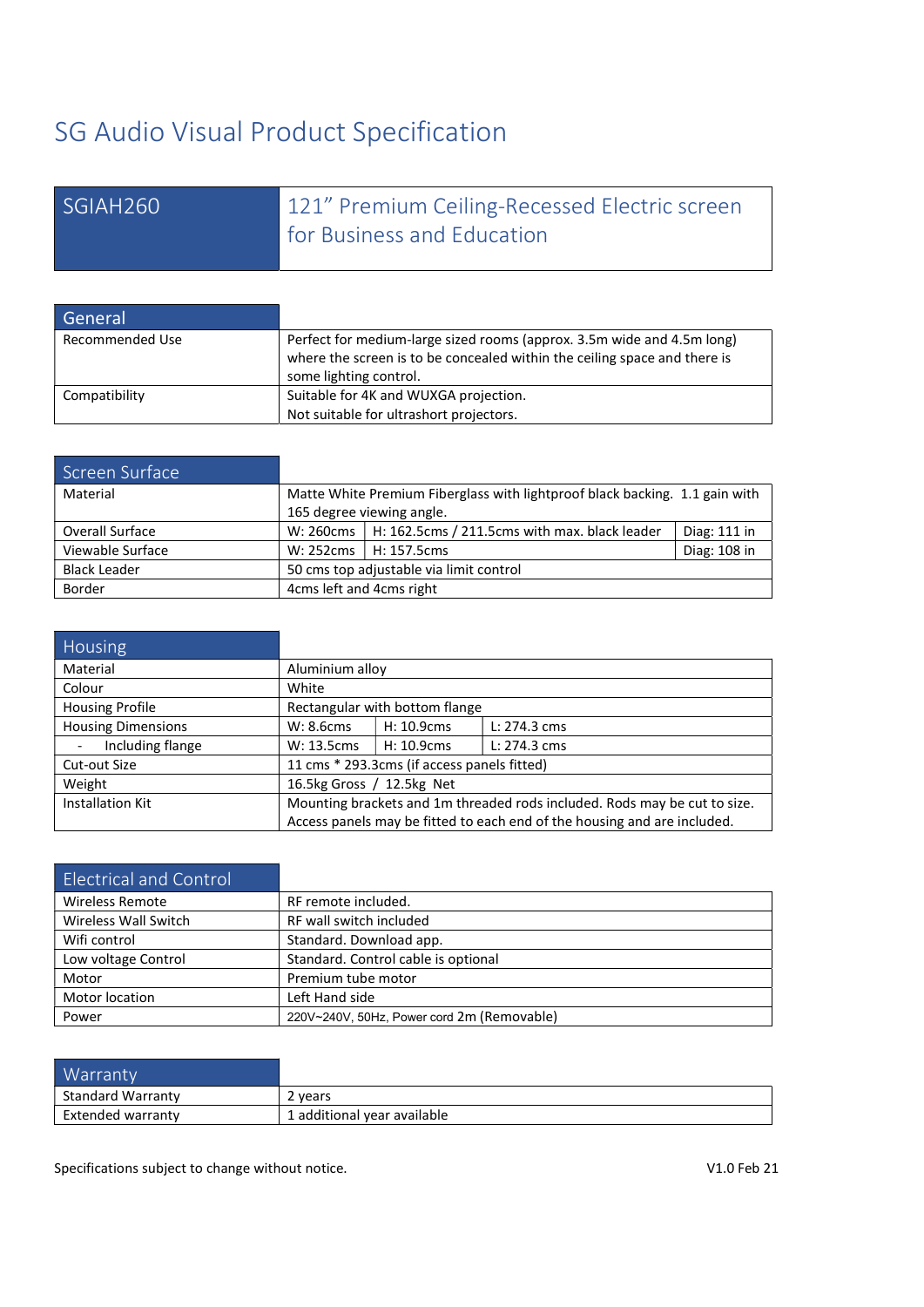

SGIAH260 121" 16:10 format IA Series Commercial Grade In-Ceiling Electric Projector Screen (2.6m \* 1.62m)

# IA Premium Ceiling Recessed Screens

SG Audio Visual IA Series intelligent projection screens are commercial grade in-ceiling screens. They feature a stretchresistant fiberglass surface, aluminium alloy housing, intelligent control system and premium tube motor. There is a lip or flange on each side of the screen which butts up to the gyprock or to tiles in a false ceiling concealing all except the underside of the screen housing. The system is supplied with remote control, wireless wall switch, power cable, ceiling access panels and an in-ceiling mounting kit. The IA series supports wi-fi control via a mobile phone app.

The IA Series are not recommended for ultra-short projectors.

### Projection Surface

The matte white fiberglass surface provides a good 1.1 gain and wide 165 degree viewing angle. The black backing ensures that It is lightproof.

This surface is designed for UHD/4K projection but will also perform well with WUXGA/1080p projection.

The 50cm long black leader on these screens may be adjusted to ensure that the viewable white surface is at a comfortable viewing height.

#### Screen Dimensions

This 121" IA Series screen has a 2.6m wide fiberglass surface with an overall drop of up to 2.11m including the 50cm black leader. After allowing for the 4cm black border the image size supported is approximately 2.52m \* 1.57m. The slimline housing is only 13.5cms wide including the flange and 10.9cms high and the screen has an overall length of 274cms excluding the ceiling access panels.

We would normally recommend this screen for a home cinema room at least 3.5m wide and 4.5m deep. This screen is not suitable for ultra-short projectors.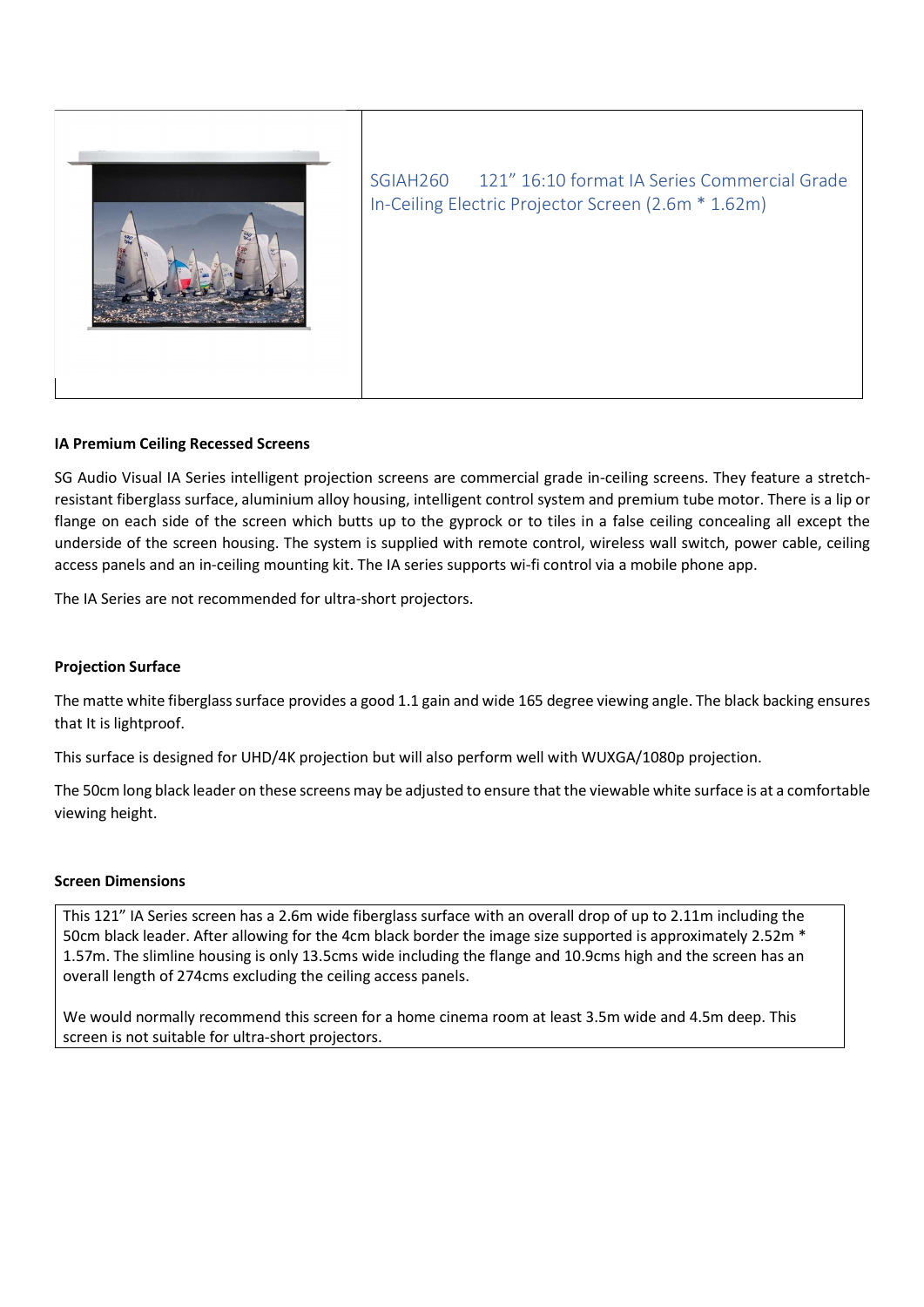

# Intelligent Control System



# Wireless Wall Switch and Remote Control

Each IA Series screen ships with both a wireless remote control and a wireless wall switch. The wireless wall switch provides easy installation of a switch to control the projector screen without the need for additional cabling.

### Wi-Fi control

The intelligent control system also supports wireless IP control via the Smart Life app and a phone or tablet with additional voice control support via most smart speakers including Google Nest and Alexa.

#### Other Control Options

Standard control is via RF remote control and RF wall switch or Wi-Fi. Optional control components include IR remote control, 5V low voltage wired switches and 12V cables and connectors for serial (RS485) connection to control systems, PCs and projectors (via trigger port).